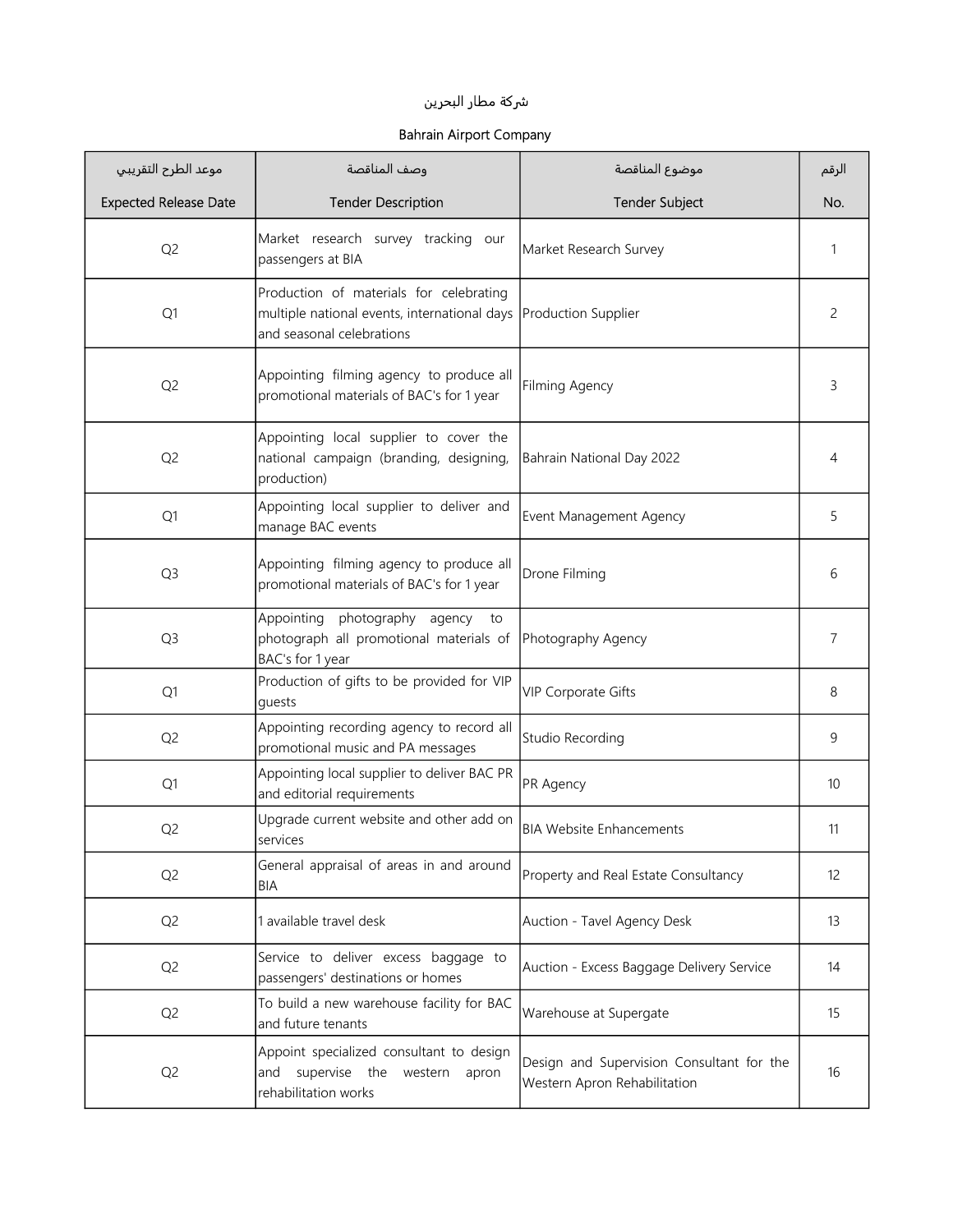| Q <sub>2</sub> | To demolish the existing warehouse facility                                                                       | Demolition of Existing Warehouse                                               | 17 |
|----------------|-------------------------------------------------------------------------------------------------------------------|--------------------------------------------------------------------------------|----|
| Q <sub>1</sub> | 3 VIP lounges at NPTB                                                                                             | Post Contract Cost Consultancy for the VIP<br>Lounges                          | 18 |
| Q <sub>2</sub> | To upgrade the panel capacity and meet<br>new projects power demand                                               | 11KV Panel Replacement at S/S B04                                              | 19 |
| Q <sub>2</sub> | To deisgn and build a new gate for GLS                                                                            | <b>GLS Modification Gate</b>                                                   | 20 |
| Q <sub>1</sub> | To supply recovery kit for code E aircrafts                                                                       | Code E Aircraft Recovery Kit                                                   | 21 |
| Q <sub>2</sub> | 3 VIP lounges at NPTB                                                                                             | Fit-Out Works for the VIP Lounges                                              | 22 |
| Q1             | 5 years annual maintenance contract                                                                               | Horizontal Vertical Transportation Systems<br>Annual Maintenance Contract      | 23 |
| Q1             | 5 years annual maintenance contract                                                                               | Storm Water & Drainage System General<br>Cleanning                             | 24 |
| Q <sub>1</sub> | 5 years annual maintenance contract                                                                               | Landscape, Irrigation and Water Feature<br>Operations and Mainteancne Contract | 25 |
| Q1             | Procurement of new 750KVA standby<br>Deisel Generator                                                             | Replacement Substation B03 Cargo Standby<br>Generator                          | 26 |
| Q <sub>2</sub> | 5 years annual maintenance contract                                                                               | Trolley Repair Annual Maintenance Contract                                     | 27 |
| Q <sub>3</sub> | Procurement of crane mounted truck for<br>salvage recovery                                                        | <b>Crane Mounted Truck</b>                                                     | 28 |
| Q <sub>3</sub> | Supply of 3 sets of LED illuminated<br>Windcones assembly (column, LED lights,<br>cones) for BIA runway           | Replacement of Windcones                                                       | 29 |
| Q <sub>3</sub> | To provide a contactless experience for<br>passengers, it allows passengers to feel<br>confident while travelling | Biometric<br>Airport<br>Project<br>Full<br>Implementation                      | 30 |
| Q <sub>3</sub> | System replacement                                                                                                | New PIDS System                                                                | 31 |
| Q1             | Car park system required post DLP                                                                                 | <b>CPMS Support L1</b>                                                         | 32 |
| Q4             | To implement Network Access Control<br>system to protecte BIC/BAC Unauthreized<br>netwrok access                  | Network Access Control (NAC)                                                   | 33 |
| Q4             | To implement third party and privileged<br>user control                                                           | Privilged access management                                                    | 34 |
| Q1             | To standardise SIEM platform which is<br>serving corporate and airport system                                     | <b>SIEM Centralization</b>                                                     | 35 |
| Q1             | Renewal and add IBM Maximo SaaS Flex<br>Software Licenses/Subscription                                            | IBM Maximo SLicenses/Subscription                                              | 36 |
| Q1             | GAA ERP Implementation and Fusion<br>Payroll Implementation for all GFG Group                                     | <b>GAA ERP Implementation</b>                                                  | 37 |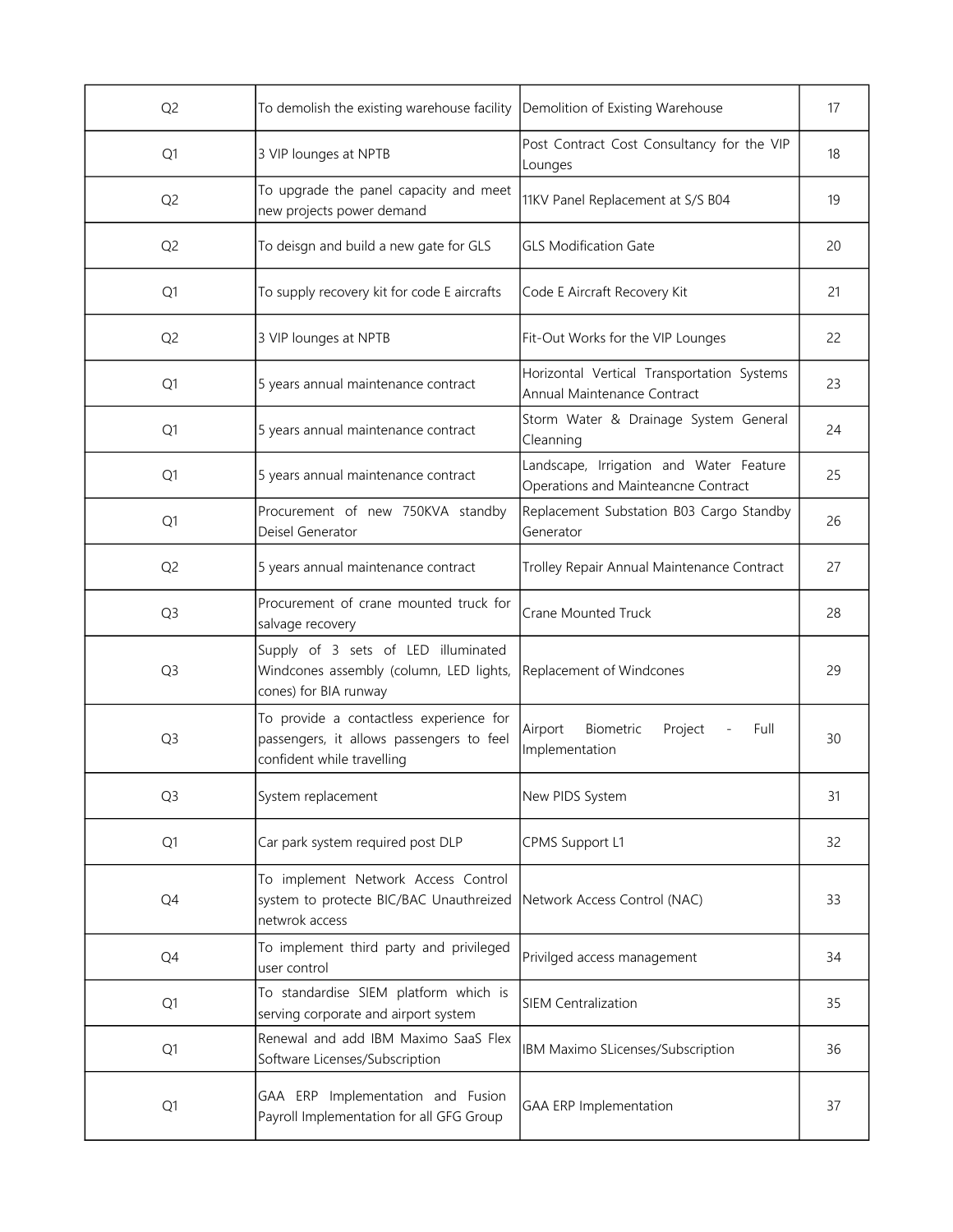| Q1             | Adding<br>fire<br>requirements,<br>security<br>requirements, commercial and admin and<br>Hala Bahrain to warehouse module of<br>Maximo                                                    | Maximo Warehouse Customers Expansion<br>Project | 38 |
|----------------|-------------------------------------------------------------------------------------------------------------------------------------------------------------------------------------------|-------------------------------------------------|----|
| Q1             | Management<br>Talent<br>system<br>new<br>implementation                                                                                                                                   | Talent Management Implementation                | 39 |
| Q <sub>3</sub> | Implementing the DR Site. This might be<br>more than one tender as some might be<br>limited and others might be public<br>depending on the system that will be<br>included in the DR site | Disaster Recovery Project                       | 40 |
| Q1             | Renewing Microsoft Licenses of the new<br>terminal for 3 years(after DLP Expiration)                                                                                                      | Microsoft Enterprise Agreement Renewal (BIA)    | 41 |
| Q1             | Renewing VMWare Maintenance of the<br>new terminal for 3 years (after DLP<br>Expiration)                                                                                                  | VMWare Maintenance (BIA)                        | 42 |
| Q <sub>1</sub> | Support and Maintenance to the Lenovo<br>Servers of the new terminal for 3 years                                                                                                          | Lenovo Server Support & Maintenance (BIA)       | 43 |
| Q1             | Backup licenses of the new terminal<br>backup solution for 3 years                                                                                                                        | VeeAM Backup Licenses (BIA)                     | 44 |
| Q1             | Support and maintenance of the Huawei<br>storages of the new terminal for 1 year                                                                                                          | Huawei SAN Storage S&M (BIA)                    | 45 |
| Q1             | Support and maintenance of DAS, VOIP,<br>CNE Sustem in the new terminal for 2 years                                                                                                       | L4 Support for DAS, VOIP, CNE                   | 46 |
| Q1             | Supply of Desktop and laptops                                                                                                                                                             | Desktops and Laptops                            | 47 |
| Q1             | Supplly of TV Screens                                                                                                                                                                     | Supplly of TV Screens                           | 48 |
| Q1             | Supply of printers catridges                                                                                                                                                              | <b>Printers Catridges</b>                       | 49 |
| Q <sub>3</sub> | To enhance external Fiber infrastructure in<br>BAC/BIA                                                                                                                                    | Fiber Infrastructure Ring Enhancements          | 50 |
| Q4             | To integrate BAC HQ infrastructure with<br>NPTB infrastructure                                                                                                                            | BAC HQ Integration with NPTB Infrastructure     | 51 |
| Q <sub>3</sub> | To upgrade all network activate euipment<br>which are end of life                                                                                                                         | Network Active equipment upgrade                | 52 |
| Q <sub>3</sub> | Automation<br>Software<br>Proccess<br>to<br>automate tasks and service requests.                                                                                                          | RPA (robotic process automation) Solution       | 53 |